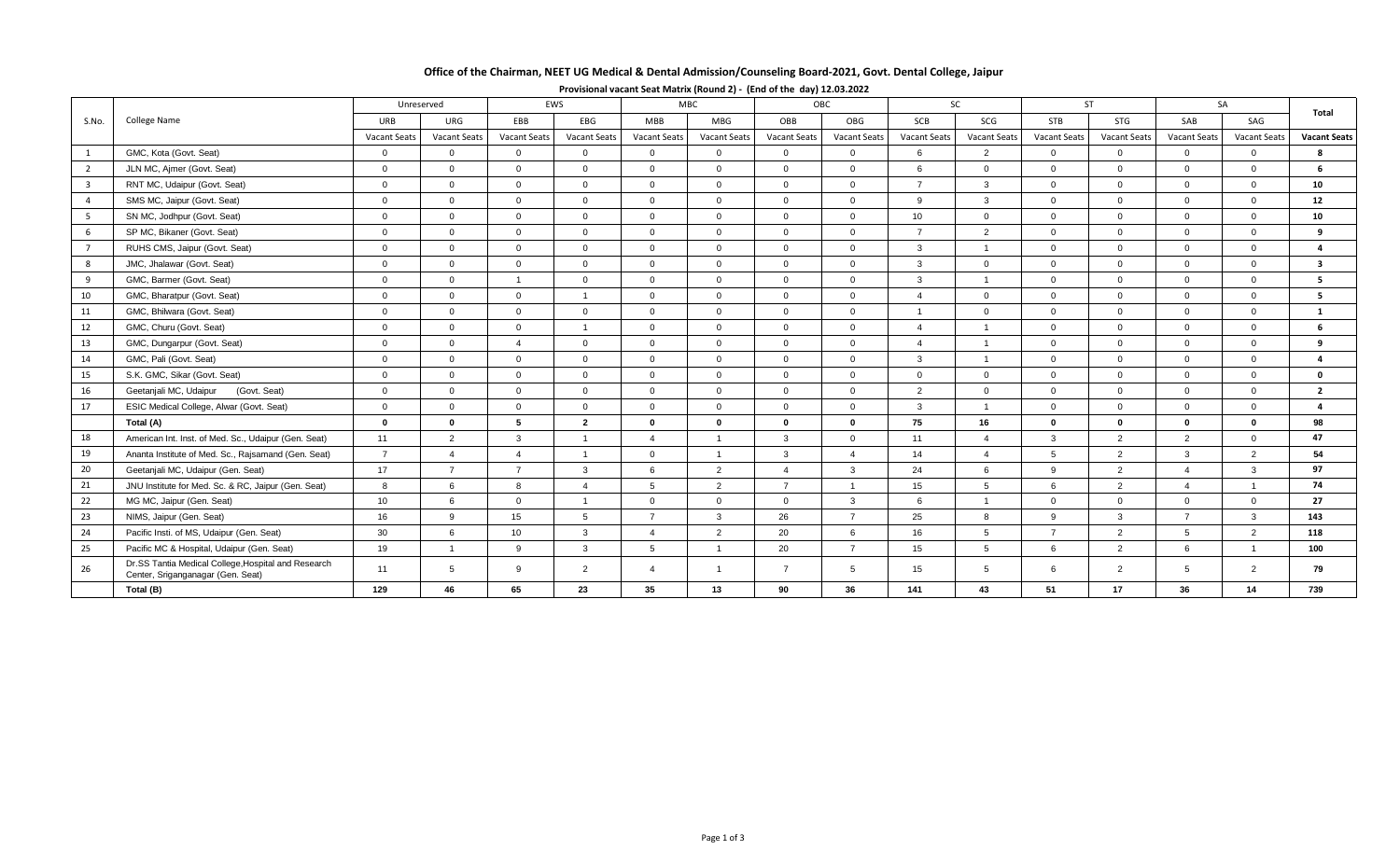# **Office of the Chairman, NEET UG Medical & Dental Admission/Counseling Board-2021, Govt. Dental College, Jaipur**

|       | College Name                                                                              | EWS<br>Unreserved |                     | OBC<br><b>MBC</b>       |                |                |                     | <b>SC</b>      |                | <b>ST</b>      |                     | SA             |                |                     |                |                     |
|-------|-------------------------------------------------------------------------------------------|-------------------|---------------------|-------------------------|----------------|----------------|---------------------|----------------|----------------|----------------|---------------------|----------------|----------------|---------------------|----------------|---------------------|
| S.No. |                                                                                           | URB               | URG                 | EBB                     | EBG            | <b>MBB</b>     | MBG                 | OBB            | OBG            | SCB            | SCG                 | STB            | STG            | SAB                 | SAG            | Total               |
|       |                                                                                           | Vacant Seats      | <b>Vacant Seats</b> | Vacant Seats            | Vacant Seats   | Vacant Seats   | <b>Vacant Seats</b> | Vacant Seats   | Vacant Seats   | Vacant Seats   | <b>Vacant Seats</b> | Vacant Seats   | Vacant Seats   | <b>Vacant Seats</b> | Vacant Seats   | <b>Vacant Seats</b> |
| 27    | RUHS CMS, Jaipur (Mgmt. Seat)                                                             | $\mathbf{0}$      | $\mathbf{0}$        | $\overline{\mathbf{A}}$ |                | $\Omega$       | $\Omega$            | 8              | 3              | $\mathbf{3}$   | $\overline{1}$      | $\overline{0}$ | $\overline{0}$ | $\Omega$            | $\Omega$       | 20                  |
| 28    | JMC, Jhalawar (Mgmt. Seat)                                                                | 32                | $5\overline{5}$     | 5                       | $\overline{2}$ | $\mathbf{0}$   | $\Omega$            | $\mathsf{R}$   | $\overline{4}$ | 6              | $\overline{2}$      | $\overline{0}$ | $\overline{0}$ | $\mathbf{0}$        | $\overline{0}$ | 64                  |
| 29    | GMC, Barmer (Mgmt. Seat)                                                                  | 26                | $\overline{0}$      | $\overline{0}$          | $\Omega$       | $\Omega$       | $\Omega$            | $\mathbf{3}$   | $\overline{1}$ | $\mathbf{3}$   | 2                   | $\Omega$       | $\Omega$       | $\Omega$            | $\Omega$       | 35                  |
| 30    | GMC, Bharatpur (Mgmt. Seat)                                                               | 29                | $\overline{4}$      | $\overline{0}$          | $\mathbf 0$    | $\mathbf{0}$   | $\overline{0}$      | $\overline{4}$ | 2              | $\overline{1}$ | $\overline{0}$      | $\overline{0}$ | $\overline{0}$ | $\overline{0}$      | $\overline{0}$ | 40                  |
| 31    | GMC, Bhilwara (Mgmt. Seat)                                                                | 31                | $5\overline{5}$     | $\overline{1}$          | $\overline{1}$ | $\mathbf{0}$   | $\overline{0}$      | 5              | $\mathbf 0$    | $\mathbf{3}$   | $\overline{1}$      | $\overline{0}$ | $\overline{0}$ | $\mathbf 0$         | $\overline{0}$ | 47                  |
| 32    | GMC, Churu (Mgmt. Seat)                                                                   | 30                | $\overline{4}$      | $\overline{0}$          | $\overline{0}$ | $\overline{0}$ | $\overline{0}$      | $\overline{0}$ | $\mathbf 0$    | $\overline{1}$ | $\overline{1}$      | $\overline{0}$ | $\overline{0}$ | $\overline{0}$      | $\overline{0}$ | 36                  |
| 33    | GMC, Dungarpur (Mgmt. Seat)                                                               | 25                | $\overline{2}$      | $\overline{1}$          | $\overline{0}$ | $\mathbf{0}$   | $\overline{0}$      | $\mathbf{3}$   | $\mathbf{0}$   | 5              | $\overline{0}$      | $\overline{0}$ | $\overline{0}$ | $\overline{0}$      | $\overline{0}$ | 36                  |
| 34    | GMC, Pali (Mgmt. Seat)                                                                    | 29                | $\overline{4}$      | 2                       | $\mathbf 0$    | $\mathbf 0$    | $\overline{0}$      | 5              | $\overline{1}$ | $\mathbf{3}$   | $\overline{1}$      | $\overline{0}$ | $\overline{0}$ | $\Omega$            | $\overline{0}$ | 45                  |
| 35    | S.K. GMC, Sikar (Mgmt. Seat)                                                              | 18                | $\mathbf{3}$        | $\mathbf{3}$            | $\Omega$       | $\Omega$       | $\Omega$            | 2              | $\overline{1}$ | $\overline{1}$ | $\overline{1}$      | $\Omega$       | $\Omega$       | $\Omega$            | $\Omega$       | 29                  |
| 36    | American Int. Inst. of Med. Sc., Udaipur (Mgmt. Seat)                                     | $\mathbf 0$       | $\overline{1}$      | $\overline{2}$          | $\overline{0}$ | $\overline{1}$ | $\overline{0}$      | $\overline{4}$ | $\overline{1}$ | $\mathbf{3}$   | $\overline{1}$      | $\overline{1}$ | $\mathbf{1}$   | $\overline{1}$      | $\overline{0}$ | 16                  |
| 37    | Ananta Institute of Med. Sc., Rajsamand (Mgmt. Seat)                                      | 2                 | $\overline{0}$      | $\overline{1}$          | $\Omega$       | $\overline{1}$ | $\overline{1}$      | -1             | $\overline{1}$ | 2              | $\Omega$            | $\overline{1}$ | $\overline{1}$ | $\overline{1}$      | $\overline{0}$ | 12                  |
| 38    | Geetanjali MC, Udaipur (Mgmt. Seat)                                                       | 10                | $\mathbf{3}$        | $\mathbf{3}$            | $\overline{1}$ | $\overline{1}$ | $\overline{1}$      | 6              | $\overline{2}$ | $\overline{4}$ | 2                   | $\overline{2}$ | $\overline{0}$ | $\overline{1}$      | $\overline{1}$ | 37                  |
| 39    | JNU Institute for Med. Sc. & RC, Jaipur (Mgmt. Seat)                                      | 5                 | $\overline{1}$      | $\overline{1}$          | $\overline{1}$ | $\overline{1}$ | $\overline{0}$      | $\Delta$       | $\overline{1}$ | $\mathbf{3}$   | $\overline{1}$      | 2              | $\overline{0}$ | $\Omega$            | $\overline{1}$ | 21                  |
| 40    | MG MC, Jaipur (Mgmt. Seat)                                                                | $\overline{4}$    | $\mathbf{3}$        | $\mathbf{3}$            | $\overline{0}$ | $\overline{1}$ | $\overline{0}$      | $\mathbf{3}$   | $\overline{1}$ | $\overline{4}$ | 2                   | $\overline{2}$ | $\overline{0}$ | $\Omega$            | $\overline{1}$ | 24                  |
| 41    | NIMS, Jaipur (Mgmt. Seat)                                                                 | 9                 | $\overline{1}$      | $\mathbf{3}$            | $\overline{1}$ | $\overline{1}$ | $\overline{1}$      | 6              | $\overline{2}$ | $\overline{4}$ | 2                   | $\overline{2}$ | $\mathbf 0$    | $\overline{1}$      | $\overline{1}$ | 34                  |
| 42    | Pacific Insti. of MS, Udaipur (Mgmt. Seat)                                                | 6                 | $\overline{2}$      | $\overline{1}$          |                | $\mathbf 0$    | $\overline{1}$      | $\overline{4}$ | $\overline{1}$ | $\overline{2}$ | 2                   | $\overline{1}$ | $\overline{1}$ |                     | $\overline{0}$ | 23                  |
| 43    | Pacific MC & Hospital, Udaipur (Mgmt. Seat)                                               | 6                 | 2                   | $\overline{1}$          | $\overline{1}$ | $\overline{1}$ | $\overline{0}$      | $\overline{4}$ | -1             | $\mathbf{3}$   | $\overline{1}$      | $\overline{1}$ | $\overline{0}$ | $\overline{1}$      | $\overline{1}$ | 23                  |
| 44    | Dr.SS Tantia Medical College, Hospital and Research<br>Center, Sriganganagar (Mgmt. Seat) | 6                 | 2                   | $\overline{1}$          | $\overline{1}$ | $\overline{1}$ | $\overline{1}$      | $\mathbf{3}$   | $\overline{1}$ | $\mathbf{3}$   | $\overline{1}$      | $\overline{1}$ | $\overline{1}$ | $\overline{1}$      | $\overline{0}$ | 23                  |
|       | Total (C)                                                                                 | 268               | 42                  | 32                      | 10             | 8              | 5                   | 73             | 23             | 54             | 21                  | 13             | $\overline{4}$ | $\overline{7}$      | $5^{\circ}$    | 565                 |
| 45    | GMC, Kota (NRI Seat)                                                                      | $\mathbf 0$       | $\overline{0}$      | $\overline{0}$          | $\overline{0}$ | $\mathbf{0}$   | $\overline{0}$      | $\Omega$       | $\mathbf{0}$   | $\overline{0}$ | $\overline{0}$      | $\overline{0}$ | $\overline{0}$ | $\Omega$            | $\Omega$       | $\mathbf 0$         |
| 46    | JLN MC, Ajmer (NRI Seat)                                                                  | $\mathbf 0$       | $\overline{0}$      | $\overline{0}$          | $\overline{0}$ | $\mathbf{0}$   | $\overline{0}$      | $\mathbf{0}$   | $\mathbf{0}$   | $\overline{0}$ | $\overline{0}$      | $\overline{0}$ | $\overline{0}$ | $\mathbf 0$         | $\overline{0}$ | $\mathbf{0}$        |
| 47    | RNT MC, Udaipur (NRI Seat)                                                                | $\mathbf 0$       | $\overline{0}$      | $\overline{0}$          | $\overline{0}$ | $\mathbf{0}$   | $\overline{0}$      | $\Omega$       | $\mathbf{0}$   | $\overline{0}$ | $\overline{0}$      | $\overline{0}$ | $\overline{0}$ | $\overline{0}$      | $\overline{0}$ | $\mathbf 0$         |
| 48    | RUHS CMS, Jaipur (NRI Seat)                                                               | $\mathbf 0$       | $\overline{0}$      | $\overline{0}$          | $\mathbf 0$    | $\mathbf{0}$   | $\overline{0}$      | $\mathbf 0$    | $\mathbf{0}$   | $\overline{0}$ | $\overline{0}$      | $\overline{0}$ | $\overline{0}$ | $\mathbf 0$         | $\overline{0}$ | $\mathbf{0}$        |
| 49    | JMC, Jhalawar (NRI Seat)                                                                  | $\mathbf 0$       | $\overline{0}$      | $\overline{0}$          | $\Omega$       | $\mathbf{0}$   | $\Omega$            | $\mathbf{0}$   | $\mathbf{0}$   | $\overline{0}$ | $\mathbf 0$         | $\overline{0}$ | $\overline{0}$ | $\Omega$            | $\overline{0}$ | $\bf{0}$            |
| 50    | GMC, Barmer (NRI Seat)                                                                    | $\mathbf 0$       | $\overline{0}$      | $\Omega$                | $\Omega$       | $\Omega$       | $\Omega$            | $\Omega$       | $\mathbf{0}$   | $\Omega$       | $\Omega$            | $\overline{0}$ | $\Omega$       | $\Omega$            | $\Omega$       | $\mathbf{0}$        |
| 51    | GMC, Bharatpur (NRI Seat)                                                                 | $\mathbf 0$       | $\overline{0}$      | $\mathbf 0$             | $\overline{0}$ | $\mathbf{0}$   | $\overline{0}$      | $\mathbf{0}$   | $\mathbf{0}$   | $\overline{0}$ | $\overline{0}$      | $\overline{0}$ | $\overline{0}$ | $\overline{0}$      | $\overline{0}$ | $\bf{0}$            |
| 52    | GMC, Bhilwara (NRI Seat)                                                                  | $\mathbf 0$       | $\overline{0}$      | $\overline{0}$          | $\mathbf 0$    | $\mathbf{0}$   | $\overline{0}$      | $\Omega$       | $\Omega$       | $\overline{0}$ | $\Omega$            | $\overline{0}$ | $\overline{0}$ | $\Omega$            | $\Omega$       | $\mathbf{0}$        |
| 53    | GMC, Churu (NRI Seat)                                                                     | $\mathbf 0$       | $\overline{0}$      | $\Omega$                | $\Omega$       | $\mathbf{0}$   | $\Omega$            | $\Omega$       | $\Omega$       | $\overline{0}$ | $\mathbf{0}$        | $\overline{0}$ | $\overline{0}$ | $\Omega$            | $\Omega$       | $\Omega$            |
| 54    | GMC, Dungarpur (NRI Seat)                                                                 | $\mathsf 0$       | $\overline{0}$      | $\overline{0}$          | $\overline{0}$ | $\mathbf{0}$   | $\overline{0}$      | $\mathbf{0}$   | $\mathbf{0}$   | $\mathbf 0$    | $\mathbf 0$         | $\mathbf{0}$   | $\mathbf 0$    | $\mathbf 0$         | $\overline{0}$ | $\mathbf 0$         |
| 55    | GMC, Pali (NRI Seat)                                                                      | $\mathbf 0$       | $\overline{0}$      | $\overline{0}$          | $\overline{0}$ | $\mathbf{0}$   | $\overline{0}$      | $\overline{0}$ | $\mathbf{0}$   | $\overline{0}$ | $\overline{0}$      | $\overline{0}$ | $\overline{0}$ | $\mathbf{0}$        | $\overline{0}$ | $\mathbf 0$         |
| 56    | S.K. GMC, Sikar (NRI Seat)                                                                | $\mathbf 0$       | $\overline{0}$      | $\overline{0}$          | $\overline{0}$ | $\mathbf{0}$   | $\overline{0}$      | $\mathbf{0}$   | $\mathbf{0}$   | $\mathbf 0$    | $\overline{0}$      | $\overline{0}$ | $\mathbf 0$    | $\mathbf 0$         | $\overline{0}$ | $\mathbf 0$         |
|       | Total (D)                                                                                 | $\mathbf 0$       | $\bf{0}$            | $\Omega$                | $\bf{0}$       | $\bf{0}$       | $\Omega$            | $\Omega$       | $\Omega$       | $\mathbf 0$    | $\bf{0}$            | $\mathbf 0$    | $\mathbf{0}$   | $\bf{0}$            | $\Omega$       | $\Omega$            |
|       | Total                                                                                     | 397               | 88                  | 102                     | 35             | 43             | 18                  | 163            | 59             | 270            | 80                  | 64             | 21             | 43                  | 19             | 1402                |

## **Provisional vacant Seat Matrix (Round 2) - (End of the day) 12.03.2022**